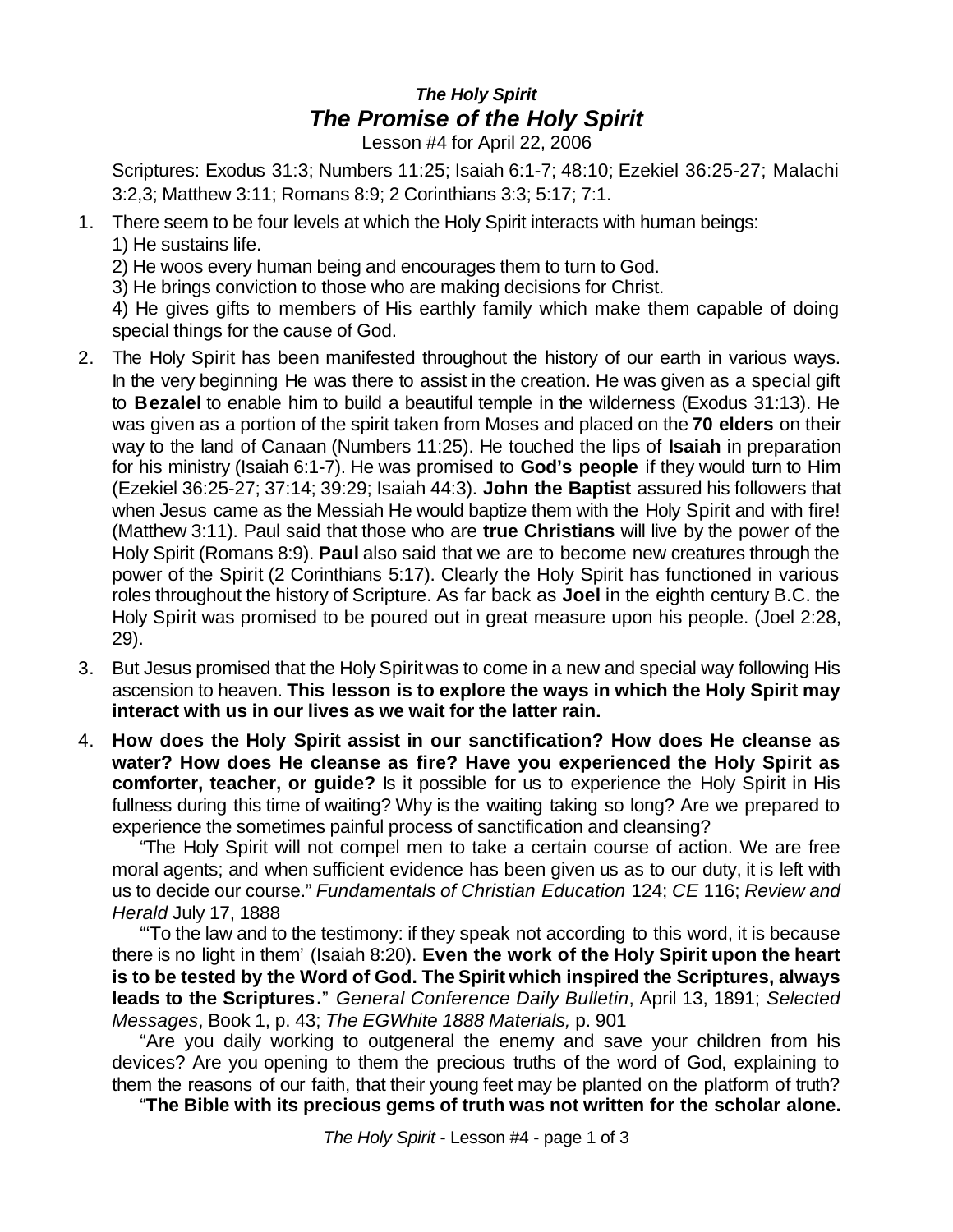**On the contrary, it was designed for the common people; and the interpretation given by the common people, when aided by the Holy Spirit, accords best with the truth as it is in Jesus.** The great truths necessary for salvation are made clear as the noonday, and none will mistake and lose their way except those who follow their own judgment instead of the plainly revealed will of God." *Testimonies*, vol. 5, p. 331 (1885); *LHU* 130; *SC* 89; *CE* 57; *RH* June 11, 1908; *ST* June 25, 1902; July 11, 1906

- 5. God has always made it clear that He is looking for a healthy, happy, holy people. This can only be accomplished through the work of the Holy Spirit on human lives.
- 6. **When Jesus was here on this earth walking, working and living with His disciples they felt a very close tie to Him. In what way does our relationship with the Holy Spirit in our day reflect that closeness? Or is our relationship not to be like that?**
- 7. Did the disciples ever feel that having the Holy Spirit with them was equivalent to having Jesus with them? In what sense could Jesus say "I am with you always"? (Matthew 28:20)
- 8. **What doyouthinkJohn the Baptist had in mind when he suggested that the Messiah would baptize with the Holy Spirit and with fire?** In what ways does water symbolize the Holy Spirit? In what ways does fire symbolize the Holy Spirit? Fire in ancient times meant three things: *light, warmth, and refining* by burning away the impure or waste.
- 9. Does it make you feel comfortable with God to know that He is "a consuming fire"? (Deuteronomy 4:24; Hebrews 12:29). Why do you think the Holy Spirit chose water as a symbol of Himself? Why do you think He chose fire as a symbol of Himself?

"All things may pass away; the world as we know it may be uprooted; life as we experience it may come to an end; but one thing stands eternally sure—the relationship of the Christian to God.

"If that be so there is a great obligation laid upon us. We must worship God with reverence and serve him with fear; for nothing must be allowed to disturb that relationship which will be our salvation when the world passes away. So the writer to the Hebrews finishes with one of those threatening quotations which he so often flings like a thunderbolt at his readers. It is a quotation from Deuteronomy 4:24. Moses is telling the people that they must never break their agreement with God and relapse into idolatry. For he is a jealous God. They must worship him alone or they will find him a consuming fire. It is as if the writer to the Hebrews was saying: "There is a choice before you. Remain steadfastly true to God, and in the day when the universe is shaken into destruction your relationship with him will stand safe and secure. Be false to him and that very God who might have been your salvation will be to you a consuming fire of destruction." **It is a grim thought; but in it there is the eternal truth that, if a man is true to God, he gains everything and, if he is untrue to God, he loses everything. In time and in eternity nothing really matters save loyalty to God.**" (*Daily Study Bible,* article on Heb. 12:29)

- 10. Are some sins like dirt that needs to be washed off? Are other sins so completely embedded in our being that they need to be refined out? Have you ever experienced a trial by fire? How has it affected you?
- 11. "One of the indispensable characteristics of God's true servants is purity of motive, life, and behavior. Nothing will more quickly disgrace Christianity than the morally polluted lives of its professed adherents." (*AdultTeachers Sabbath School Bible Study Guide*, p. 45) Is this possibly an explanation why the Holy Spirit has not been poured out in latter rain power?
- 12. Read John 7:39. What do you think this verse implies? Is John speaking only about